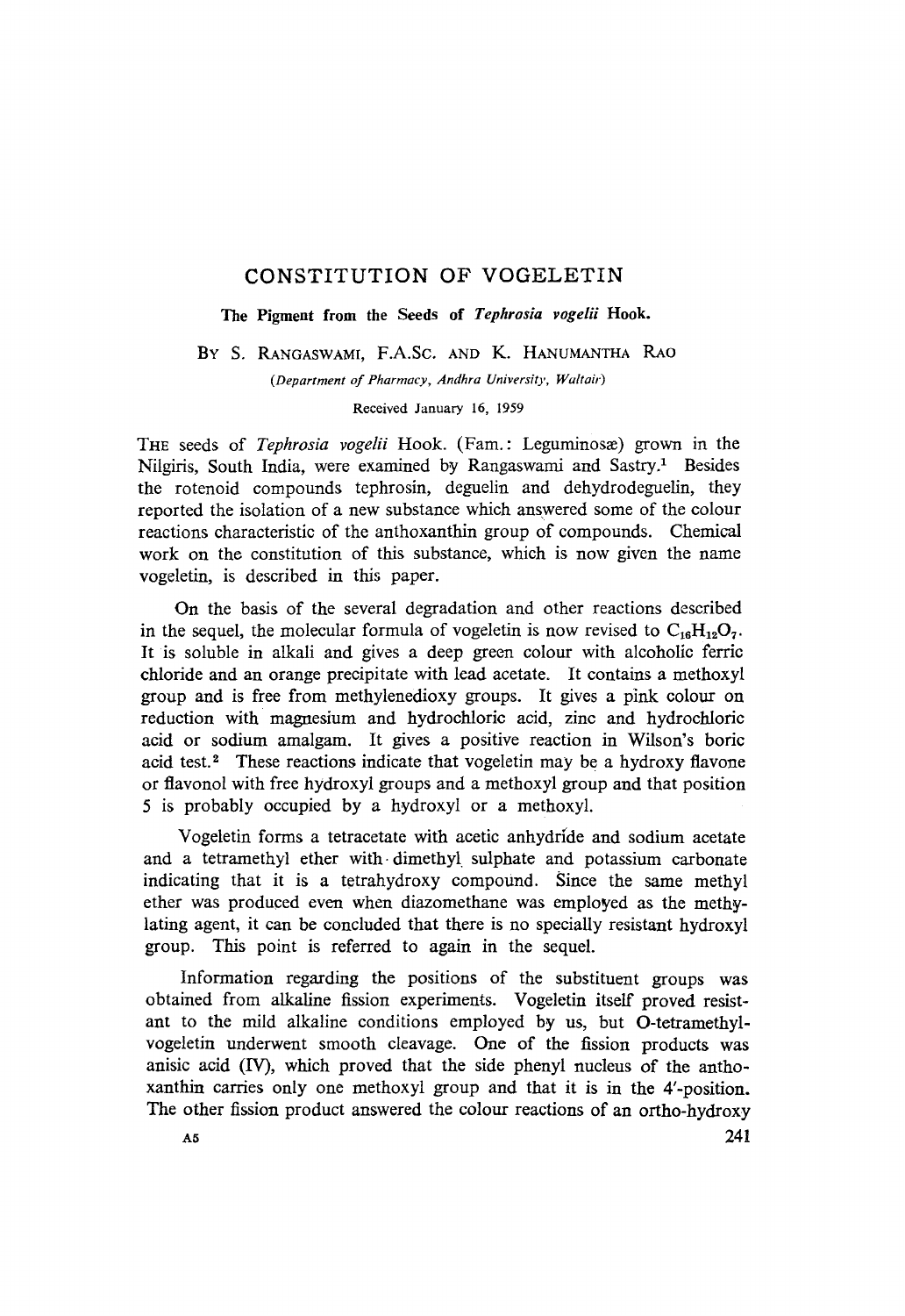# 242 S. RANGASWAMI AND K. HANUMANTHA RAO

aromatic ketone. Its analysis corresponds to  $C_{12}H_{16}O_6$  with 4 methoxyl groups (III). It was characterised as its  $2:4$ -dinitrophenylhydrazone and it gave a monomethyl ether which was a liquid and was eventually characterised as its 2: 4-dinitrophenylhydrazone.

The positions of the substituent groups in the benzopyrone part of the molecule could be deduced from a combination of demethylation experiments and colour reaction studies. Tetramethyl vogeletin underwent complete demethylation with boiling hydriodic acid to give a pentahydroxyflavone (V). The same compound was obtained from vogeletin by the action of hydriodic acid. This compound (V) which may be called *nor*vogeletin was characterised as its penta-acetate and it could be reconverted to tetramethytvogeletin by methylation with dimethyl sulphate and potassium carbonate. Compound  $(V)$  answered the Bargellini's test for 5, 6,  $7$ -trihydroxyflavones,<sup>3</sup> but the gossypetone reaction was negative indicating the absence of a 5:8-hydroxy combination.<sup>4</sup> Thus the benzopyrone part in vogeletin, its *nor-compound* and its tetramethyl ether should carry oxygen functions in positions 5, 6 and 7. The only position now left for the remaining oxygen is position  $3$  of the benzopyrone ring. Thus tetramethyl vogeletin should be 3, 5, 6, 7, 4'-pentamethoxyflavone (II); *nor-vogeletin* should be 3, 5, 6, 7, 4'-pentahydroxyflavone (V); and the phenolic ketone should be 2-hydroxy- $\omega$ , 4, 5, 6-tetramethoxy-acetophenone (III). Structure V for the pentahydroxy compound and II for the complete methyl ether are compatible with the observation that the product of demethylation (VI) of II with anhydrous aluminium chloride is identical with the product of methylation of V with diazomethane; in the former reaction aluminium chloride selectively demethylates the methoxyl in the 5 position, and in the latter reaction diazomethane methylates all the hydroxyls except the one in the 5-position. The melting-points and colour reactions of V and III agree with those described in the literature<sup> $5-6$ </sup> for compounds having these structures, and the melting-points of II and VI agree with those recorded in the literature.<sup> $5-7$ </sup> A reference sample of 6-hydroxy-3, 5, 7, 4'-tetramethoxyflavone, kindly supplied by Prof. T. R. Seshadri of the Delhi University, was methylated with dimethyl sulphate and potassium carbonate in acetone solution. The pentamethoxy compound thus obtained and compound Ii obtained from vogeletin had the same melting-point, both separately and in admixture. Structure III for the phenolic ketone also agrees with our observation that it couples with diazotised sulphanilic acid to yield a coloured dye.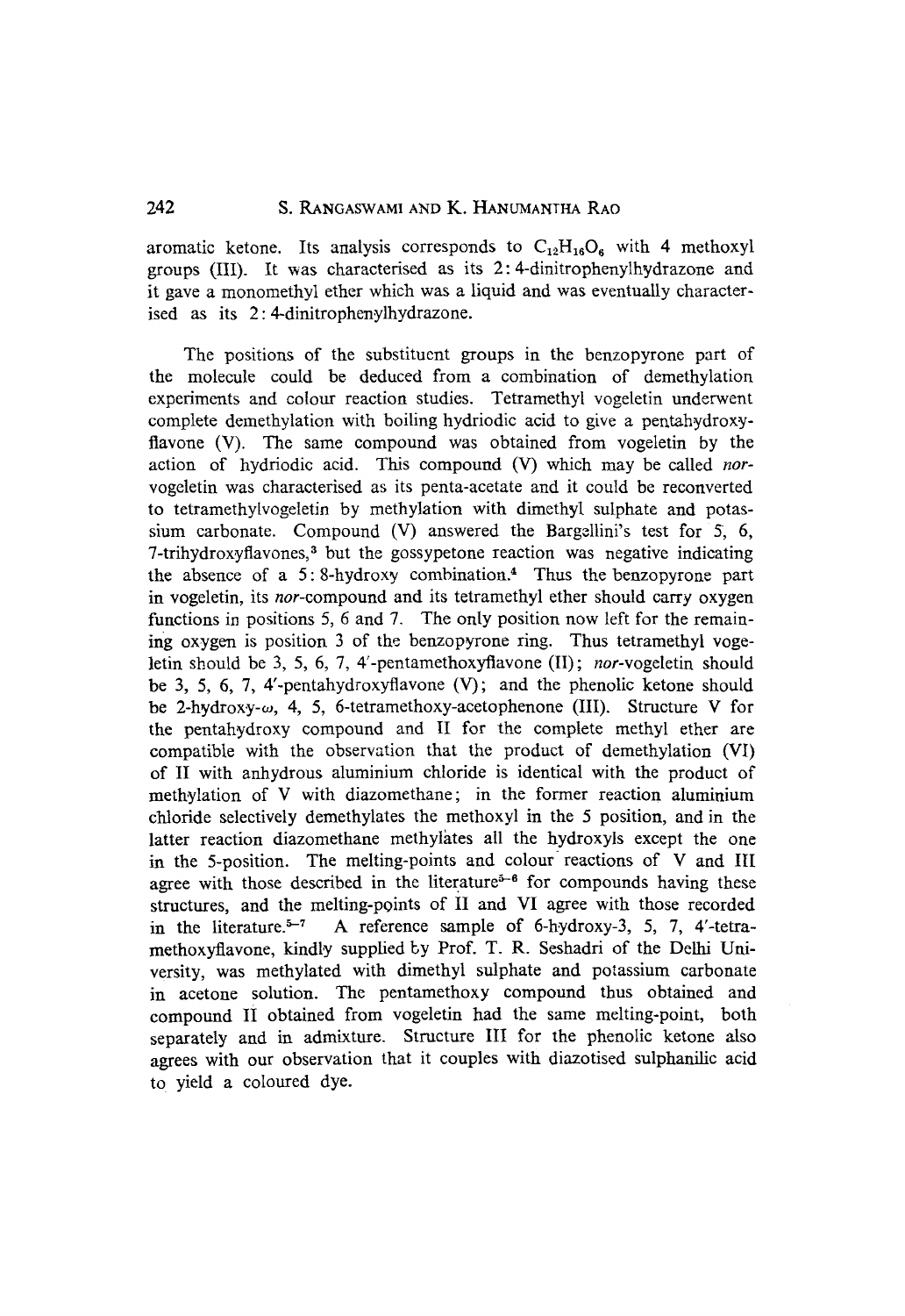The position of the single methoxyl group (and the four hydroxyl groups) in vogeletin itself could be deduced from the following considerations: When vogeletin was ethylated with diethyl sulphate and potassium carbonate it vielded a tetraethyl ether (VII) which on alkaline fission gave an acid identified as  $p$ -ethoxybenzoic acid (VIII). This proves the existence of a free hydroxyl group in position 4' in vogeletin. In contrast to *nor*vogeletin (V), vogeletin does not give a positive Bargellini test but it reacts with methylene iodide in the presence of potassium carbonate to give a compound (IX) which contains the methylenedioxy group besides a methoxyl group. This would lead to one of the two alternative combinations, 5-methoxy-6, 7-dihydroxy or 5, 6-dihydroxy-7-methoxy in the benzene ring of the benzopyrone part. Since both dimethyl sulphate and diazomethane react with vogeletin to give the same complete methyl ether (II), position 5 should be already having the methoxyl group and vogeletin should be given the structure 5-methoxy-3, 6, 7, 4'-tetrahydroxyflavone  $(I)$ . This accords well with its colour reactions. The several transformations mentioned above are represented in the scheme given on page 244.

The occurrence of natural flavonoids carrying a methoxyl group in the 5-position is not very common. There are a few instances where all the hydroxyls including the 5 are methylated, *e.g.,* nobiletin (5, 6, 7, 8, 3', 4'-hexamethoxyflavone),<sup>8</sup> tangeretin (5, 6, 7, 8, 4'-pentamethoxyflavone), $9-10$ meliternatin (3, 5, 7, 8-tetramethoxy-3'-4'-methylenedioxyflavone).<sup>11</sup> But the occurrence of the 5-hydroxyl group in the methylated condition, when hydroxyl groups in the more reactive positions occur free, is something extraordinary. Known instances of this type are azaleatin (5-methoxy-3, 7, 3', 4'-tetrahydroxyflavone),<sup>12</sup> muningin (5, 7-dimethoxy-6, 4'-dihydroxyisoflavone)<sup>13</sup> and isopedicin  $(5, 7, 8\text{-}$ trimethoxy-6-hydroxyflavanone).<sup>14</sup> To explain this it has been suggested by Seshadri<sup>15</sup> that methylation of the concerned hydroxy group occurs before the pyrone ring closes up and when the reactivity of the specific hydroxyl group is still unhindered.

# **EXPERIMENTAL**

The coarsely powdered seeds (20kg.) were defatted with petroleum ether  $(4 \times 12)$  litres). The marc was air-dried, powdered again and extracted with cold methylated spirit  $(4 \times 12)$  litres). The alcohol extract was concentrated (to 2 litres) and poured into excess of water (6 litres) and extracted with chloroform to remove the rotenoid compounds and the resins . The clear aqueous liquid having a red colour was concentrated in--vacuum (to 2 litres) and the glycoside of the flavone hydrolysed by heating with  $7\%$ sulphuric acid. The pigment separated out as a black granular residue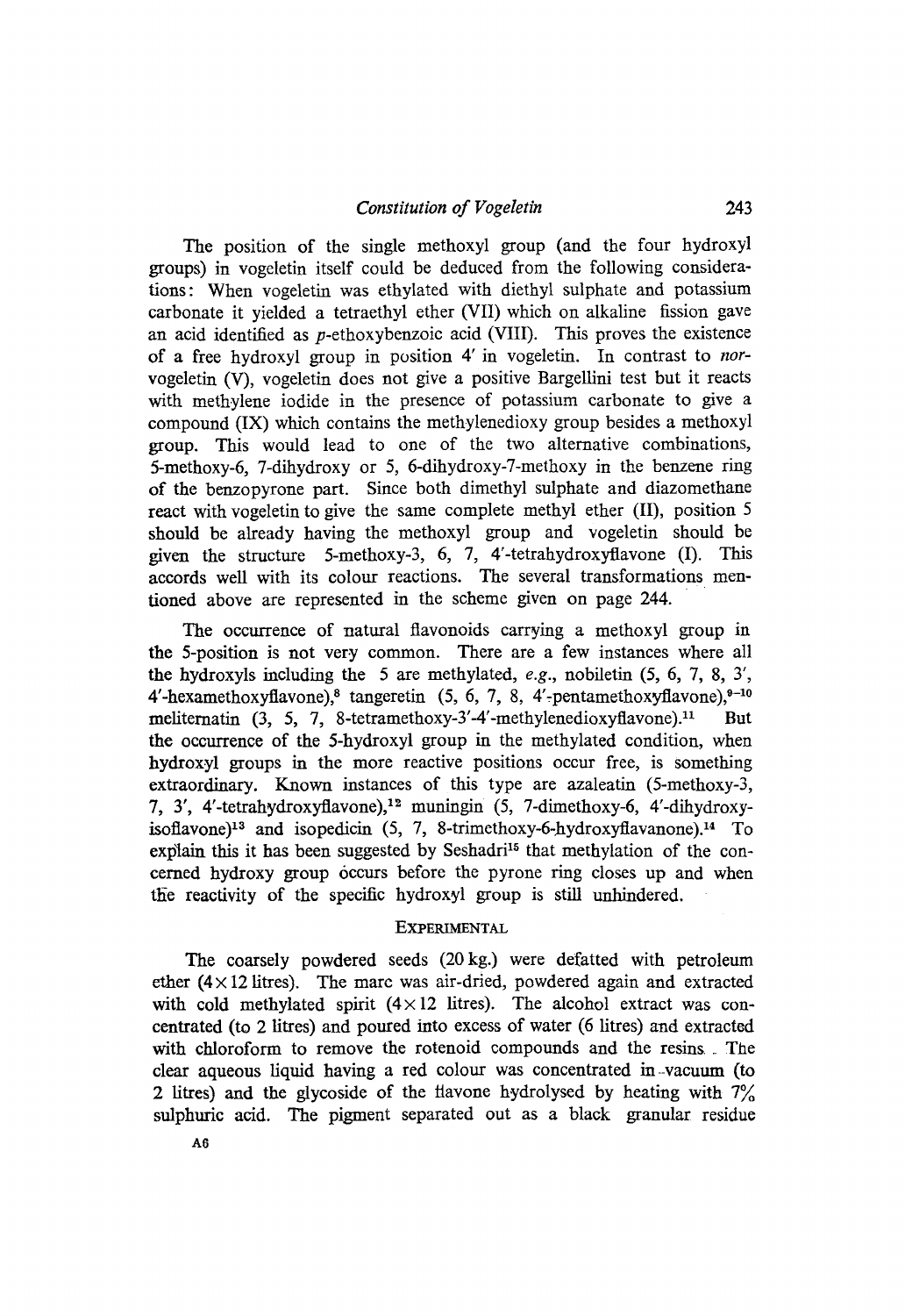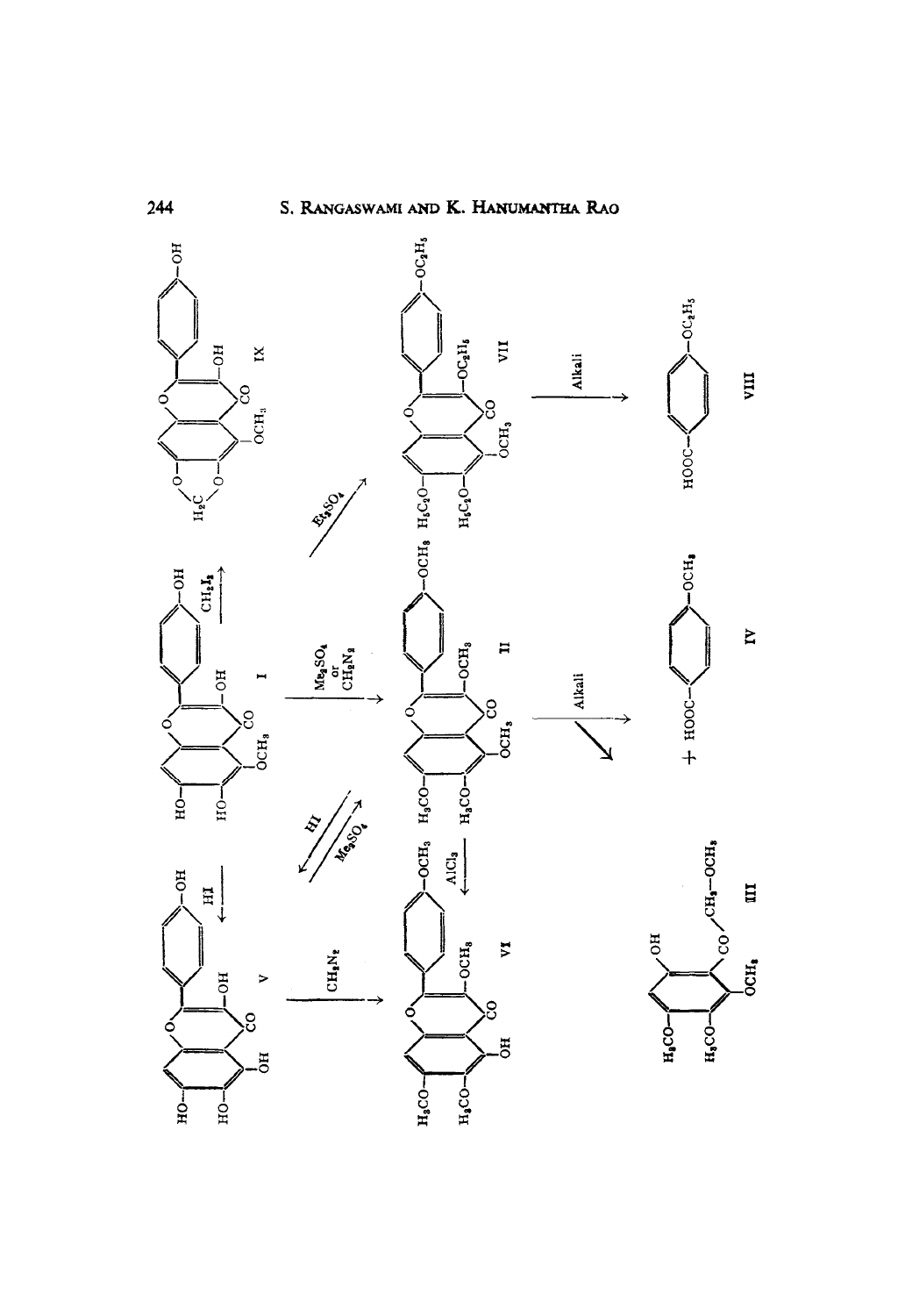which was filtered, washed with water and dried. Crystallization from acetone gave vogeletin as pale yellow needles, m.p. 283-84 $^{\circ}$  (yield 9.0g.) [Found: C, 61.2; H, 4.3; -OCH<sub>3</sub>, 9.5. C<sub>16</sub>H<sub>12</sub>O<sub>7</sub> requires: C, 60.8;  $H, 3.8$ ; -OC $H<sub>3</sub>(1)$ , 9.8%].

#### *Vogeletin tetraacetate*

Vogeletin (100 mg.) was boiled with acetic aahydride (2 c.c.) and fused sodium acetate  $(0.4 g)$  for 3 hours in an oil-bath at 145°C. The reaction mixture was poured into water and allowed to stand overnight. The solid was filtered, washed with water and dried. Crystallization from alcohol gave colourless woolly needles, m.p.  $211-12^{\circ}$  [Found: C, 59.5; H, 4.5;  $-COCH_3$ , 34.1;  $C_{24}H_{20}O_{11}$  requires: C, 59.5; H, 4.2;  $-COCH_3(4)$ ,  $35.6%$ ].

#### *Nor-vogeletin (V)*

Vogeletin (200 mg.) was dissolved in acetic anhydride (5 e.e.) by heating. It was cooled and treated with hydriodic acid  $(d, 1.7; 10 \text{ c.c.})$ . The mixture was heated in an oil-bath at 150-60° for 1 hour. It was then cooled, diluted with water and the solution decolourised by passing sulphur dioxide. The reddish yellow solid was filtered, washed repeatedly with hot water, dried and crystaUized from alcohol. *The nor-compound* is a yellow substance assuming a slight green colour on exposure to air; m.p. is above  $320^\circ$  with darkening and without completely melting. It gives a bluish green ferric colour. Yield 100 mg. (Found: C, 59.7; H, 3.8;  $-OCH_3$ , nil. C<sub>15</sub>H<sub>10</sub>O<sub>7</sub> requires: C, 59 $\cdot$ 6; H, 3 $\cdot$ 3%).

#### *Nor-vogetetin penta-acetate*

*Nor-vogeletin* (100 mg.) was acetylated with acetic anhydride (3 c.c.) and fused sodium acetate (350 mg.) in the same way as vogeletin. The acetate crystallized from alcohol as colourless needles, m.p. 228-31° (Found: C, 59.1; H, 4.4.  $C_{25}H_{20}O_{12}$  requires: C, 58.6; H, 3.9%).

# *O-Tetramethylvogeletin (II)*

(a) With dimethyl sulphate and potassium carbonate.--Vogeletin (500 mg.) in acetone (100 c.c.) was treated with dimethyl sulphate (5 c.c.) and anhydrous potassium carbonate (15 g.) and the mixture refluxed on a waterbath for 12 hours. It was filtered, acetone removed from the filtrate and the residue treated with cold water (200 c.c.), stirred *we11* and left in the icechest overnight. The solid was filtered, washed with water and dried. It was crystallized from alcohol and then from benzene-petroleum ether, when colourless needles were obtained, m.p. 152-53°. Mixed m.p. with authentic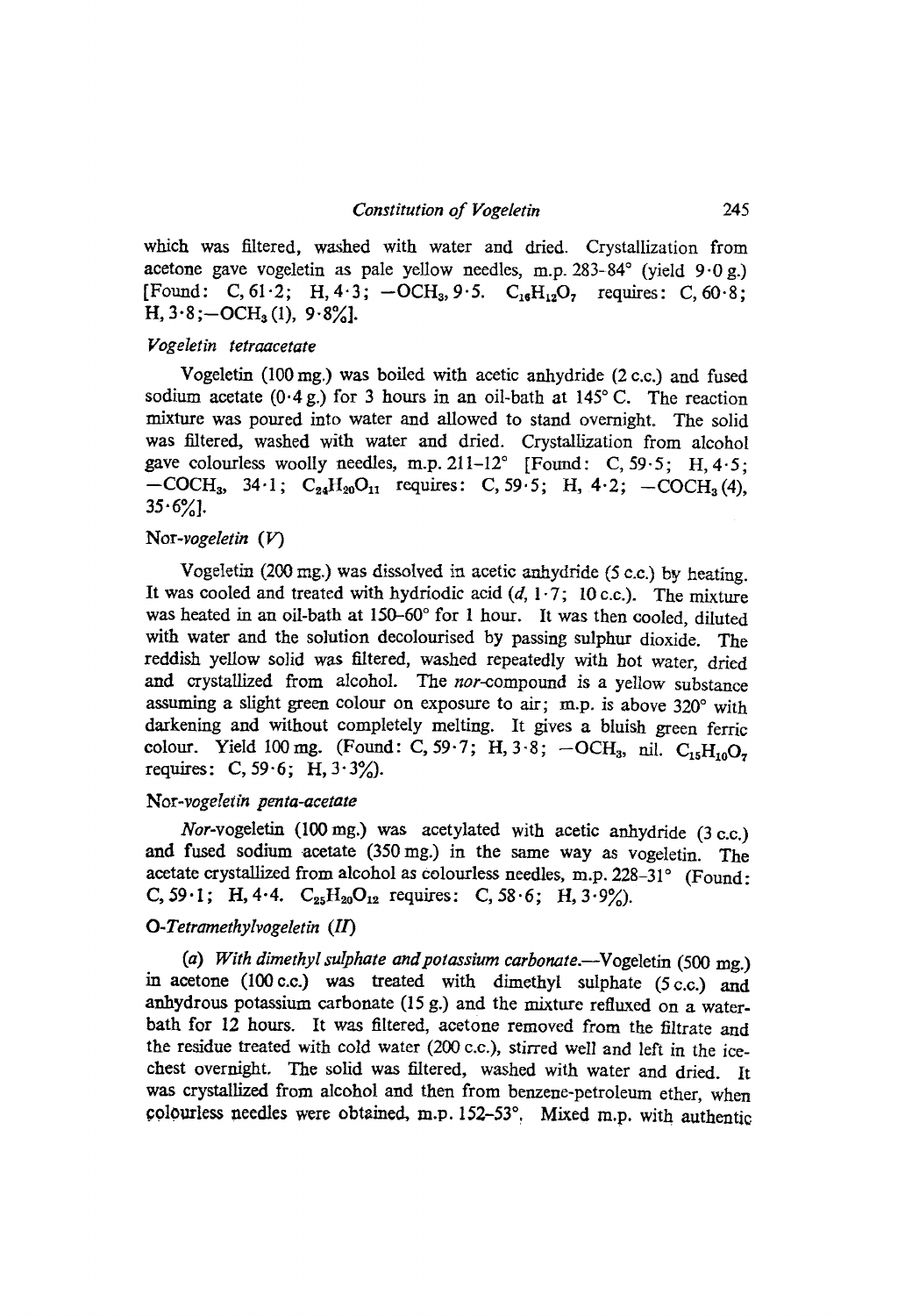# 246 S. RANGASWAMI AND K. HANUMANTHA RAO

sample of 3, 5, 6, 7, 4'-pentamethoxyflavone obtained by methylating 3, 5, 7, 4'-tetramethoxy-6-hydroxyflavone with dimethyl sulphate and potassium carbonate was undepressed [Found: C,  $64.8$ ; H,  $6.0$ ;  $-OCH<sub>3</sub>$ ,  $39.7$ .  $C_{20}H_{20}O_7$  requires: C, 64.5; H, 5.4;  $-OCH_3(5)$ , 41.7%.

*(b) With diazomethane.--Vogeletin* (100 mg.) was dispersed in absolute methanol (50 c.c.) and treated with excess of diazomethane in ether. The solution assumed a red colour and the substance slowly went into solution. After leaving overnight in the ice-chest, the solution was filtered, the solvents were removed from the filtrate and the residue was crystallized from benzenepetroleum ether. Colourless needles of the methyl ether were obtained, m.p.  $152-53^{\circ}$ . Mixed m.p. with the product obtained by method (a) was undepressed.

### *Methylation of nor-vogeletin*

*(a) With dimethyl sulphate and potassium carbonate: Formation of compound II.--Nor-vogeletin* (50mg.) dissolved in acetone (15c.c.) was methylated with dimethyl sulphate (1 c.c.) and anhydrous potassium carbonate  $(1.5g)$  in the same way as vogeletin. The product obtained (50 mg.) melted at  $152-53^{\circ}$ , mixed m.p. with the tetramethyl ether of vogeletin was undepressed.

*(b) With diazomethane: Formation of compound VL--Nor-vogeletin*   $(50 \text{ mg.})$  dissolved in absolute methanol  $(30 \text{ c.c.})$  was methylated by diazomethane in the same way as vogeletin. The product crystallized from alcohol as yellow prisms melting at  $170-72^\circ$ . Mixed m.p. with the compound obtained from vogeletin methyl ether (II) by the action of aluminium chloride (described below) was undepressed.

#### *Demethylation of tetrameth.ytvogeletin*

*(a) With hydriodic acid: Formation of compound V.--The* methyl ether (200 mg.) dissolved in acetic anhydride (5 c.c.) was demethylated with hydriodic acid  $(d, 1.7; 10$  c.c.) in the same way as vogeletin. Crystalhzation from alcohol yielded a yellow substance, m.p. above 320° with darkening and without completely melting. Colour reactions were the same as those of the compound obtained from vogeletin by the action of hydriodic acid. The mixed m.p., however, could not be taken since it was too high with charring and incomplete melting.

*(b) With anhydrous aluminium chloride: Formation of compound VI.-*  The methyl ether (100 mg.) in absolute ether (40 c.c.) was treated with anhydrous aluminium chloride (2 g.) and the mixture shaken for ten minutes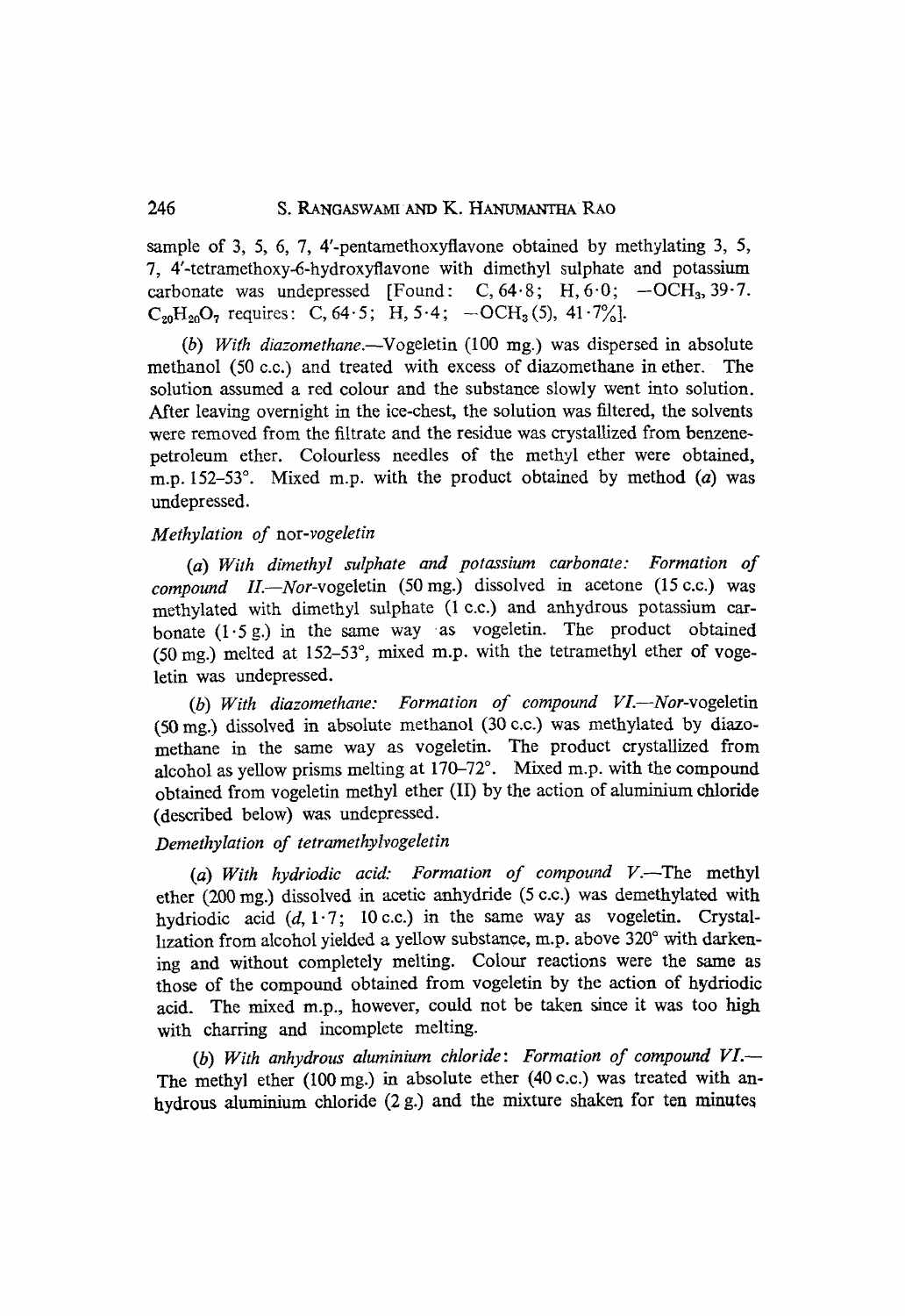and left overnight. The ether was evaporated off and the aluminium chloride complex was broken by treating with ice-cold hydrochloric acid and subsequent warming for half an hour. The substance was filtered, washed with water, dried and crystallized from alcohol as yellow prisms, m.p.  $171-72°$ (Yield, 60 mg.) [Found: C, 64.2; H, 5.6;  $-OCH_3$ , 32.6.  $C_{19}H_{18}O_7$ requires: C,  $63.7$ ; H,  $5.1$ ;  $-OCH<sub>3</sub>(4)$ ,  $34.6\%$ ].

#### *Tetraethyl vogeletin (VI1)*

Vogeletin (500 mg.) in acetone (100 *c.c.)* was refluxed for 12 hours with diethyl sulphate (7 c.c.) and anhydrous potassium carbonate (15 g.). After filtering the potassium salts and removing the solvent from the filtrate, a brown red liquid was obtained which remained tmchanged on addition of water and leaving in the ice-chest fora day. It was taken into chloroform solution by extracting the mixture with the solvent. The chloroform solution was dried over anhydrous sodium sulphate, filtered and chloroform removed from the filtrate. The brown red liquid remaining was chromatographed on activated alumina (40 g.) employing for elution petroleum ether. benzene, chloroform and mixtures of these in the usual manner. The unchanged diethyl sulphate carne down in the first two petroleum ether eluates and the ethyl ether in the subsequent eluates. The fractions showing uniform melting-point were mixed and recrystallized from ether-petroleum ether. The ethyl ether was obtained as colourless prisms, m.p.  $84-85^\circ$ (Yield, 450 mg.) [Found: C, 67.8; H, 6.9;  $-OC<sub>2</sub>H<sub>5</sub>$ , 51.1.  $C<sub>24</sub>H<sub>28</sub>O<sub>7</sub>$ requires: C, 67-3; H, 6.6;  $-OC<sub>2</sub>H<sub>5</sub>(5)$ , 52.6%, all alkoxyls being calculated as ethoxyls].

*Methylenation of vogeletin: Formation of compound IX.*-Vogeletin (200) mg.), acetone (20 c.c.), anhydrous potassium carbonate (0.5 g.) and methylene iodide  $(0.15 \text{ c.c.})$  were refluxed on a water-bath for 18 hours. The acetone was removed, water added ana left overnight. It was filtered, washed, dried and crystallized from alcohol, when the methylenedioxy derivative (IX) separated as a reddish brown micro-crystalline substance melting at  $272-76$ <sup>o</sup> (Yield, 35 mg.). It gave a green ferric colour, and a green colour on warming with gallic acid in concentrated sulphuric acid [Found: C, 61.7; H, 4.5;  $-OCH_3$ , 8.6.  $C_{17}H_{12}O_7$  requires: C, 62.2; H, 3.7;  $-OCH<sub>3</sub>(1), 9.5%$ .

#### *Alkali fission of tetramethylvogeletin (ID*

Tetramethylvogeletin (1 g.) was treated with potassium hydroxide  $(2.0 g.)$ in absolute alcohol (40 c.c.) and the mixture refluxed on a water-bath for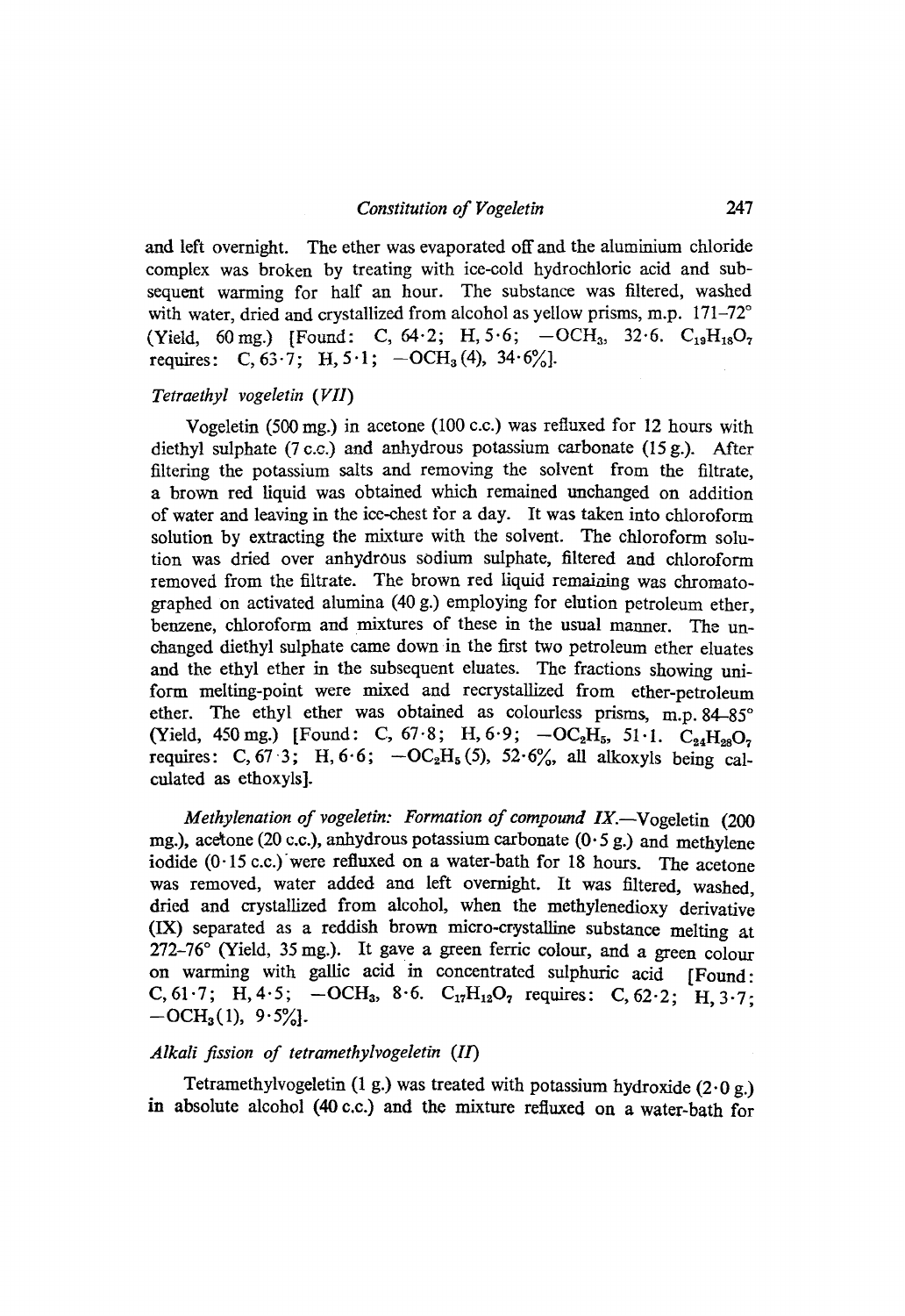### **248** S. RANGASWAMI AND K. HAmJMAN'rHA RAO

6 hours. The solution was cooled, diluted with water and acidified with dilute hydrochloric acid  $(1:1)$ . The alcohol was removed and the residue extracted with ether. The ether extract was fractionated into sodium bicarbonate-soluble, sodium hydroxide-soluble and neutral fractions.

The acid fraction (400mg.) crystallized from alcohol as colourless prisms, m.p. 183-84 $^{\circ}$  (IV) (Found: C, 63 $\cdot$ 6; H, 5 $\cdot$ 8. Anisic acid requires: C,  $63.2$ ; H,  $5.3\%$ ). Mixed m.p. of IV with authentic sample of anisic acid was undepressed.

The phenolic fraction (560 mg.) was obtained as a reddish brown liquid which solidified after a few days. Crystallization from benzene-petroleum ether gave colourless woolly needles melting at  $71-72^\circ$ . It gave an olive green colour with alcoholic ferric chloride [Found:  $C$ , 56.8; H, 6.7;  $-OCH_3$ , 46.9.  $C_{12}H_{16}O_6$  (compound III) requires: C, 56.3; H, 6.3;  $-OCH<sub>3</sub>(4)$ ,  $48.4\%$ ].

The neutral fraction (10 mg.) did not give any crystalline substance.

The 2: 4-dinitrophenylhydrazone of the above phenolic ketone (III) prepared in the usual way was obtained as orange woolly needles, m.p. 179- 83° (Found: C, 49.7; H, 5.2; -OCH<sub>3</sub>, 26.9; N, 12.8. C<sub>18</sub>H<sub>20</sub>O<sub>9</sub>N<sub>4</sub> requires: C, 49.6; H, 4.6;  $-OCH_3(4)$ , 28.4; N, 12.8%).

The methyl ether of phenolic ketone (III) was prepared using dimethyl sulphate and anhydrous potassium carbonate in acetone solution. The product was worked out in the usual manner when a brown coloured liquid was obtained which did not solidify. Purification by passing an acetone solution of it over a small column of alumina did not yield a solid product. Ir was converted in the usual way into the 2: 4-dinitrophenylhydrazone which crystallised from alcohol as red prisms, m.p. 168-70° [Found:  $-OCH_3$ , 34.6.  $C_{19}H_{22}O_9N_4$  requires:  $-OCH_3(5)$ , 34.4%].

# *Alkali fission of tetraethylvogeletin (VII)*

The ethyl ether (350 mg.) was refluxed with an absolute alcoholic potassium hydroxide solution  $(5\% , 20 \text{ c.c.})$  for 6 hours and the products were worked up as in the case of the fission of the methyl ether (II). The acid fraction (VIII) (70 mg.) was recrystallized from alcohol, when it was obtained as colourless prisms, m.p. 194-95 $^{\circ}$  (Found: C, 65 $\cdot$ 4; H, 6 $\cdot$ 5. p-Ethoxy benzoic acid requires: C,  $65.0$ ; H,  $6.1\%$ ). Mixed m.p. of the above product (VIII) with p-ethoxybenzoic acid prepared according to the method of Cohen and Dudley<sup>16</sup> was undepressed. The phenolic fraction was a thick red liquid which did not solidify and was not examined further.